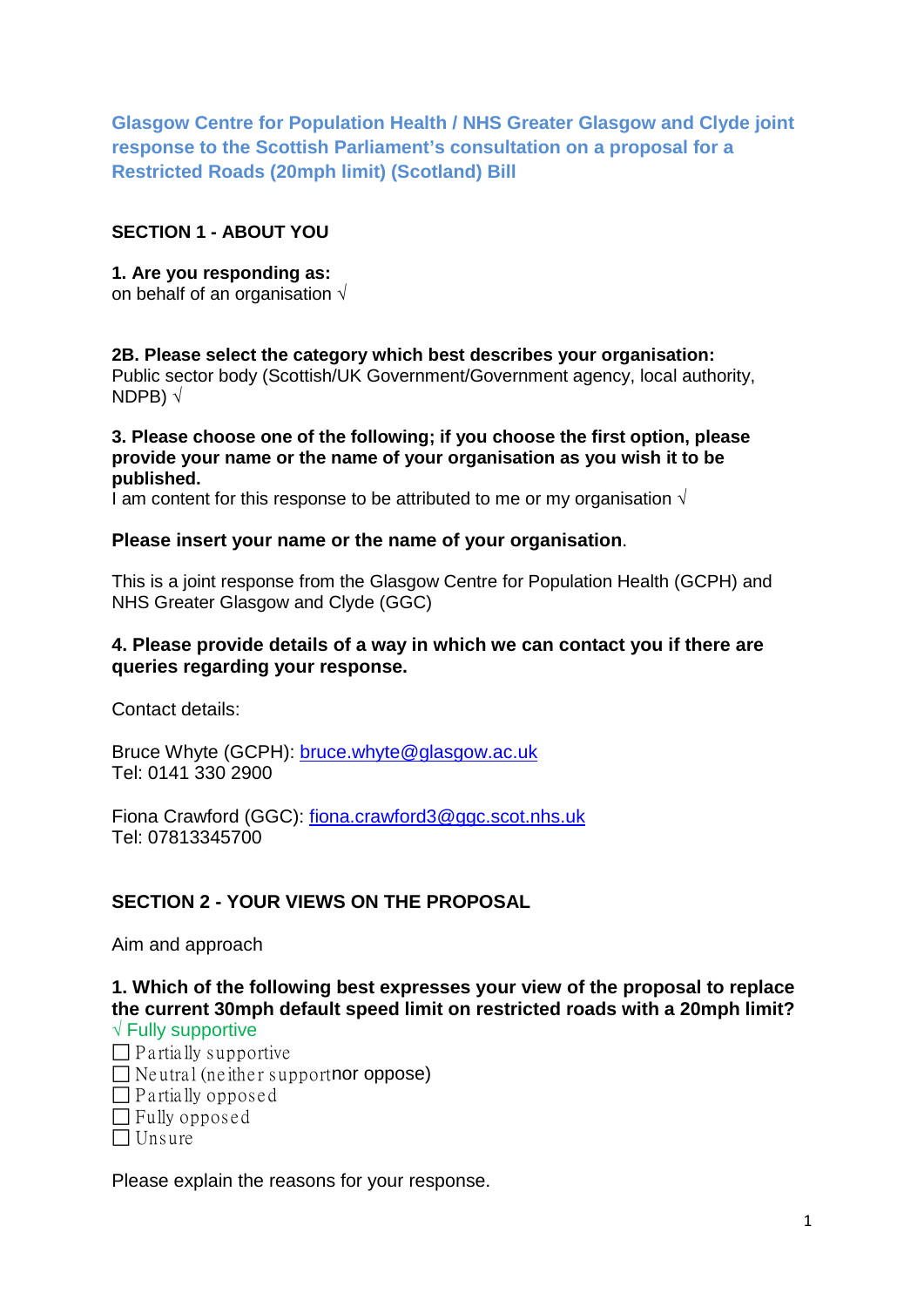GCPH/NHSGGC fully supports the introduction of a mandatory 20mph limit in urban settings (on restricted roads) across Scotland as a significant preventive public health measure. There is longstanding, robust evidence cited in the consultation paper and from many other sources that this measure will improve safety by reducing the number and risk of accidents as well as severity of injury if an accident does occur.

There is also strong evidence that lowering traffic speed can encourage people to walk and cycle in urban settings. This measure would also contribute to allaying parental fears regarding their children walking to school<sup>[1](#page-6-0)</sup>. The health and economic benefits of increasing population levels of active travel are well documented. A review describing the potential effect of increased walking and cycling in urban England and Wales on the National Health Service (NHS) estimated a saving of approximately £17 billion through the reduced prevalence of diseases associated with physical inactivity<sup>[2](#page-6-1)</sup>.

Other important public health benefits of mandatory speed reduction include reduced noise pollution and improved air quality. A working party report produced by the Royal College of Physicians and the Royal College of Paediatrics and Child Health in 2016 provides a stark warning regarding the dangerous impact of air pollution on population health, stating<sup>[3](#page-6-2)</sup>:

*"Each year in the UK, around 40,000 deaths are attributable to exposure to outdoor air pollution which plays a role in many of the major health challenges of our day. It has been linked to cancer, asthma, stroke and heart disease, diabetes, obesity, and changes linked to dementia. The health problems resulting from exposure to air pollution have a high cost to people who suffer from illness and premature death, to our health services and to business. In the UK, these costs add up to more than £20 billion every year."*

In addition to direct impacts, there are other social benefits likely to accrue from reduced traffic speed, including improving the liveability and environmental quality in urban areas to the benefit of residents, workers, visitors and retailers.

We applaud the commonsense approach and the flexibility of the proposal by which local authorities will have the option to designate some roads in built-up areas as being suitable for a 30mph limit where appropriate arguments for such re-designation can be made.

#### **2. Could the aims of this proposal be better delivered in another way (without a Bill in the Scottish Parliament)?** No

Please explain the reasons for your response.

The current proposal is the most appropriate, cost and time efficient way of reducing traffic speeds in urban settings comprehensively across Scotland. The Faculty of Public Health's Manifesto for Public Health calls for the introduction of good laws to prevent bad health and save lives<sup>[4](#page-6-3)</sup>. The manifesto includes setting 20mph speed limits in built up urban areas as one of the 12 priority areas where specific and urgent action is needed. We need strong political leadership in Scotland through legislation supported by communication/social marketing campaigns to normalise slower traffic speed in urban settings, change our car-dominated culture and encourage more of our population to walk, cycle and use public transport. Many European countries with similar characteristics to Scotland have achieved high levels of walking and cycling in their cities through strong political leadership accompanied by appropriate investment<sup>[5](#page-6-4)</sup>.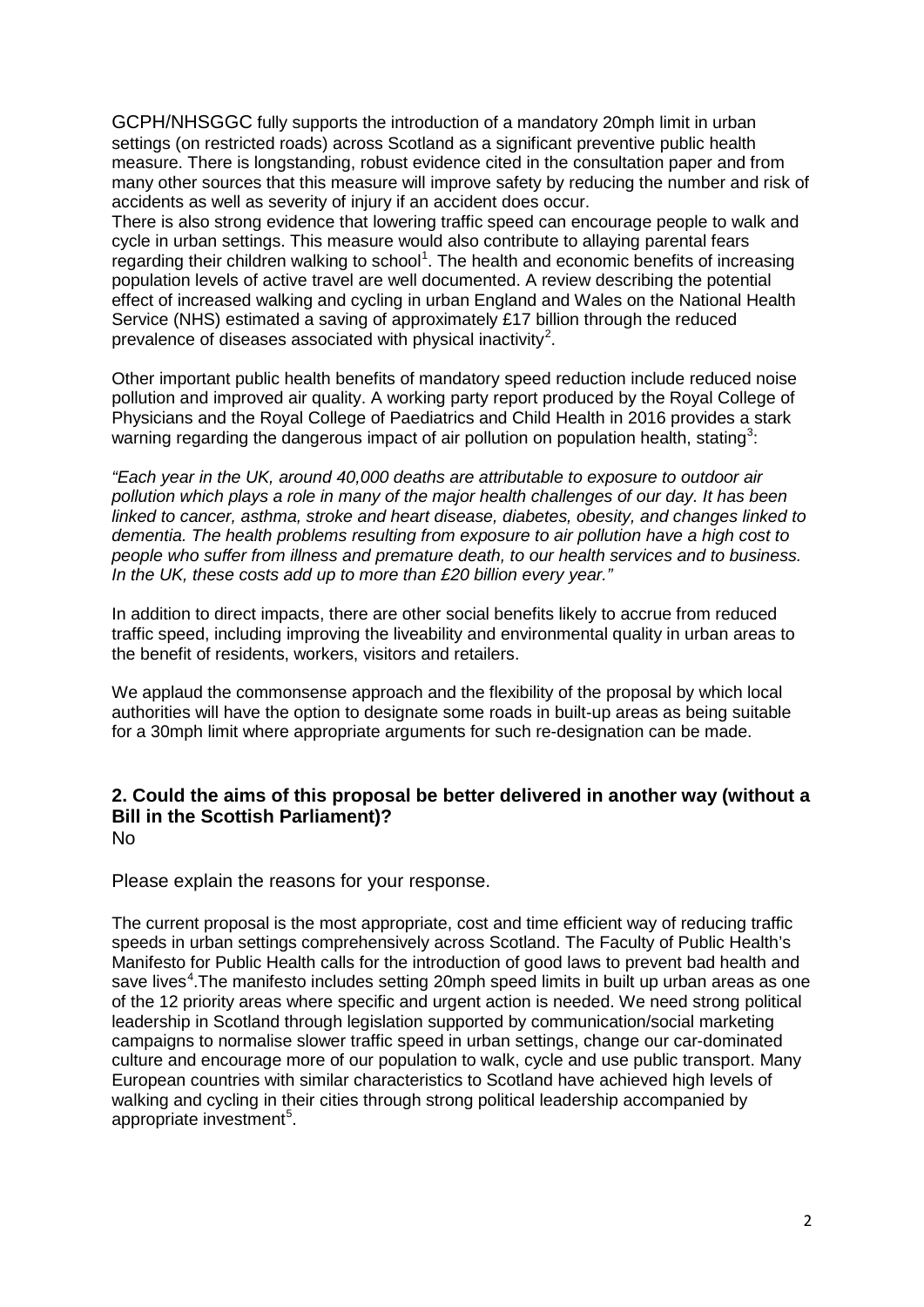## **3. What do you think would be the main advantages, if any, of the proposal?**

Reducing road speed in urban areas will reduce the number of road traffic accidents (RTAs) as well as the severity of injuries incurred in RTAs. The most likely cause of death in UK children aged 11-1[6](#page-6-5) not attributed to disease is road accidents<sup>6</sup>. The introduction of 20mph limits and zones reduce the number and severity of road traffic accidents<sup>[7](#page-6-6)</sup>, and several studies have shown that the risk of pedestrian death increases sharply between the speeds of 20mph and 30mph<sup>[8](#page-6-7)</sup>. Safety benefits may arise both through reducing the likelihood of collision and by reducing the severity of injury should an accident happen. In London, 20mph zones have led to a 42% reduction in casualties compared with areas outside the 20mph zone<sup>[9](#page-6-8)</sup>.

However, other benefits are likely to accrue from the Bill. Reducing road speed, particularly if combined with the introduction of safer, high quality infrastructure for walking and cycling, will help encourage more people to walk and cycle.

The proposal could, if introduced alongside other initiatives to encourage greater walking, cycling and public transport use, help achieve a modal shift away from our current car dependency. In turn, reduced car use will help lower carbon emissions and improve air quality, while greater levels of walking and cycling will provide multiple benefits with increased physical activity leading to better physical and mental health and help to address the rising levels of people who are overweight or obese.

**4. What do you think would be the main disadvantages, if any, of the proposal?** There are very few disadvantages to the Bill as proposed. One concern might be if the opportunity to re-designate some roads as 30mph was too easy to implement, in which case the purpose and benefits of reducing urban road speeds in a local urban environments might be lost if the *de facto* speed limit on many roads did not reduce.

**5. What measures do you think would be needed to maximise compliance with the new national 20mph speed limit on restricted roads?** (Examples might include advertising, signage or police enforcement.)

We expect that the implementation of this new national speed limit would need to be backed by a high profile media campaign that explains the purpose and likely benefits of the new limit. Police commitment to support enforcement of the new limit would have to be secured. The application of lessons learned from the introduction of previous legislation, such as seat belt and tobacco laws, will be important, and be accompanied by campaigns in both traditional media and social media.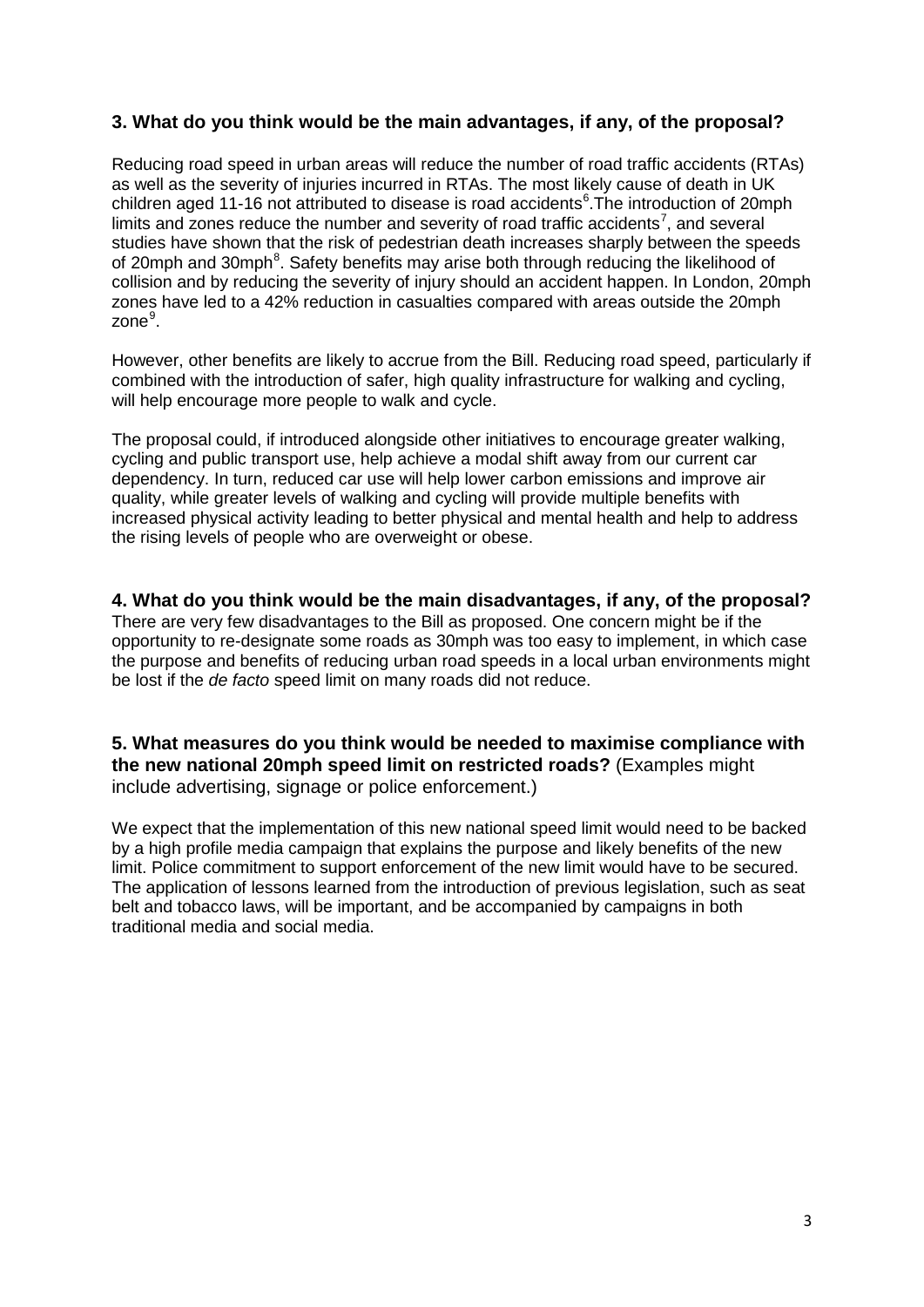**6. Taking account of both costs and potential savings, what financial impact would you expect the proposed Bill to have on:**

(a) the Scottish Government  $\Box$  S ignificant increase in cost  $\Box$  Some increase in cost  $\Box$  Broadly costneutral  $\Box$  Some reduction in cost √ Significant reduction in cost  $\Box$  Unsure

The financial impacts of road traffic accidents are set out on page 23 of the consultation as well as indicative savings that will accrue following the introduction of 20mph speed limits. We consider that there is very strong evidence that the introduction of this Bill will reduce the prevalence and severity of road traffic accidents in urban settings in Scotland, which in turn will reduce incurred costs associated with the use of emergency services, hospital care, sickness absence and road network disruption. There may be longer term population health benefits due to reductions in noise pollution, improved air quality and higher levels of walking and cycling, which could, if realised, over the longer term, reduce ill health and premature mortality, and their associated costs.

(b) Local authorities  $\Box$  Significant increase in cost  $\Box$  Some increase in cost  $\Box$  Broadly costneutral  $\Box$  Some reduction in cost √ Significant reduction in cost  $\Box$  Unsure

As well as the range of potential health and health economic benefits outlined above, there are likely to be savings for local authorities in the costs associated with introducing 20mph schemes. As outlined in this consultation, there are costs associated with introducing each individual 20mph scheme, including Traffic Regulations Orders (TROs) and signage, which would be minimised by a one-off introduction of a 20mph limit on restricted roads.

| (c) Motorists                        |
|--------------------------------------|
| $\Box$ Significant increase in cost  |
| $\Box$ Some increase in cost         |
| $\Box$ Broadly costneutral           |
| $\sqrt{ }$ Some reduction in cost    |
| $\Box$ Significant reduction in cost |
| $\Box$ Unsure                        |

Overall we do not foresee any significant cost implications for individual motorists in relation to the implementation of a 20mph limit in urban areas. However, for motorists as a whole, if there is a reduction in road traffic accidents, then the overall costs of such accidents would drop and potentially, if significant, this could impact positively on insurance premiums.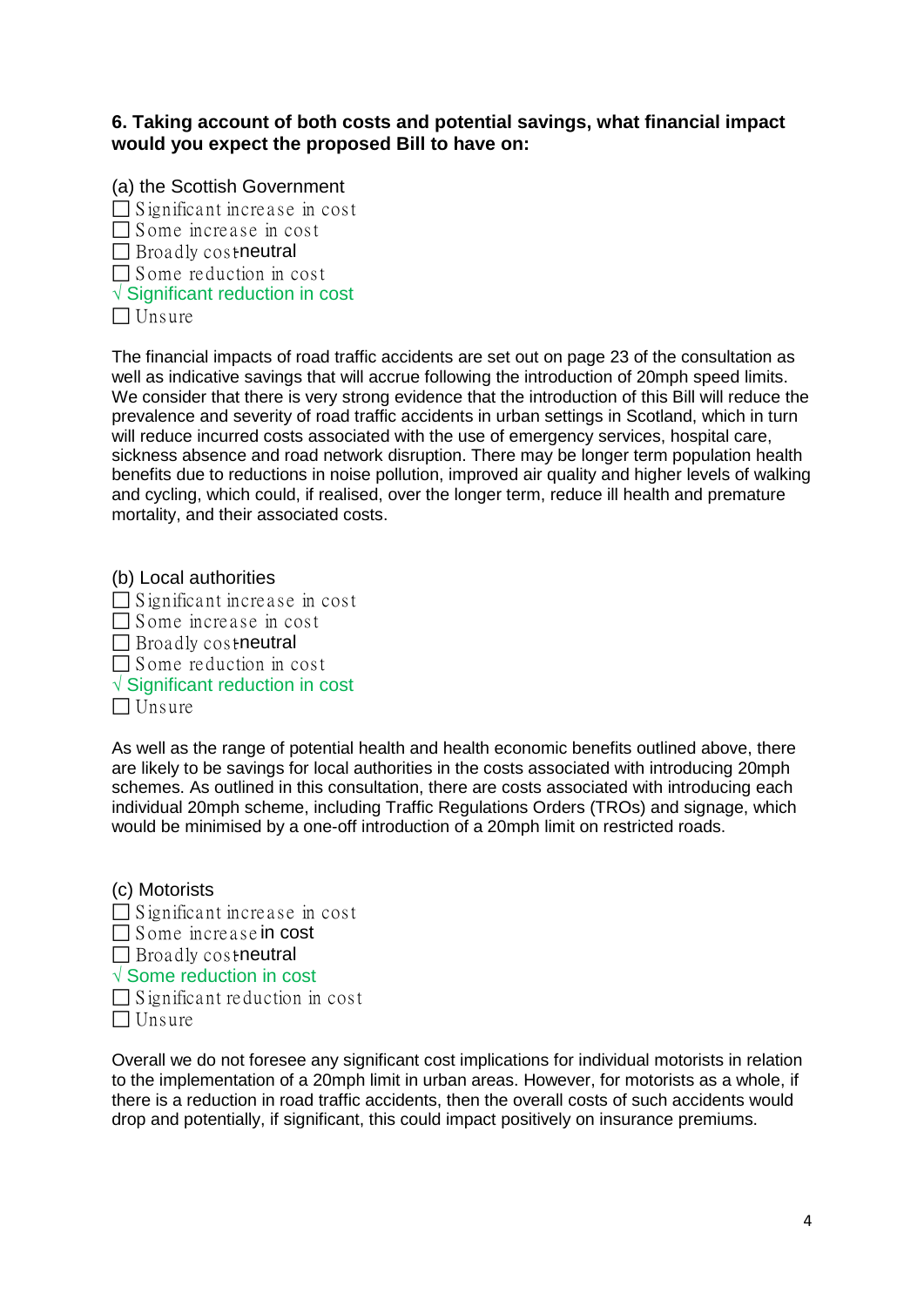(d) Other road users and members of the public

 $\Box$  Significant increase in cost

 $\Box$  Some increase in cost

 $\Box$  Broadly costneutral

√ Some reduction in cost

 $\Box$  S ignificant reduction in cost  $\Box$  Unsure

Overall we do not foresee that there is likely to be any significant cost implication for other road users and members of the public in relation to the implementation of a 20mph limit in urban areas. That said, the evidence suggests that accidents, and their severity should they occur, will be reduced and therefore, the overall costs associated with road traffic accidents will be reduced at a population level.

(e) Other public services (e.g. NHS, Fire and Rescue Services etc)  $\Box$  Significant increase incost  $\Box$  Some increase in cost  $\Box$  Broadly costneutral  $\Box$  Some reduction in cost √ Significant reduction in cost  $\Box$  Unsure

Please explain the reasons for your response.

There are likely to be measureable cost reductions for public services related to the implementation of a 20mph limit in urban areas. The evidence suggests that accidents, and their severity should they occur, will be less likely and therefore, costs associated with attending road traffic accidents, dealing with their aftermath and NHS costs will reduce.

Over a longer period, a lower speed environment has the potential to reduce air and noise pollution and by creating a more attractive and safe environment, will encourage more people to walk and cycle for short journeys. If modal shifts towards more active travel modes are achieved then there would be long-term population health benefits, increased healthy life expectancy and associated reductions in the costs to health and social care services.

## **7. Do you believe there will be any other benefits to reducing the speed limit from 30mph to 20mph?**

Previous GCPH research on road traffic accident data for Scotland has highlighted a recent rise in adult cyclist casualties, a consistently higher rate of pedestrian casualties in more deprived communities, a higher rate of child cyclist and pedestrian casualties in comparison with adults and higher levels of cyclist and pedestrian casualties in large urban areas<sup>[10](#page-6-9)</sup>. By reducing speed limits in tandem with other targeted initiatives, such as the introduction of segregated cycle lanes and traffic calming in specific areas associated with higher prevalence of road traffic accidents (RTAs), it may be possible to not only reduce the number and severity of RTA casualties but to reduce the social gradient in traffic casualties while boosting levels of walking and cycling, and so reduce health inequalities.

There are other social benefits likely to accrue from reduced traffic speeds in urban settings, such as an improvement in the liveability and environmental quality in urban areas benefiting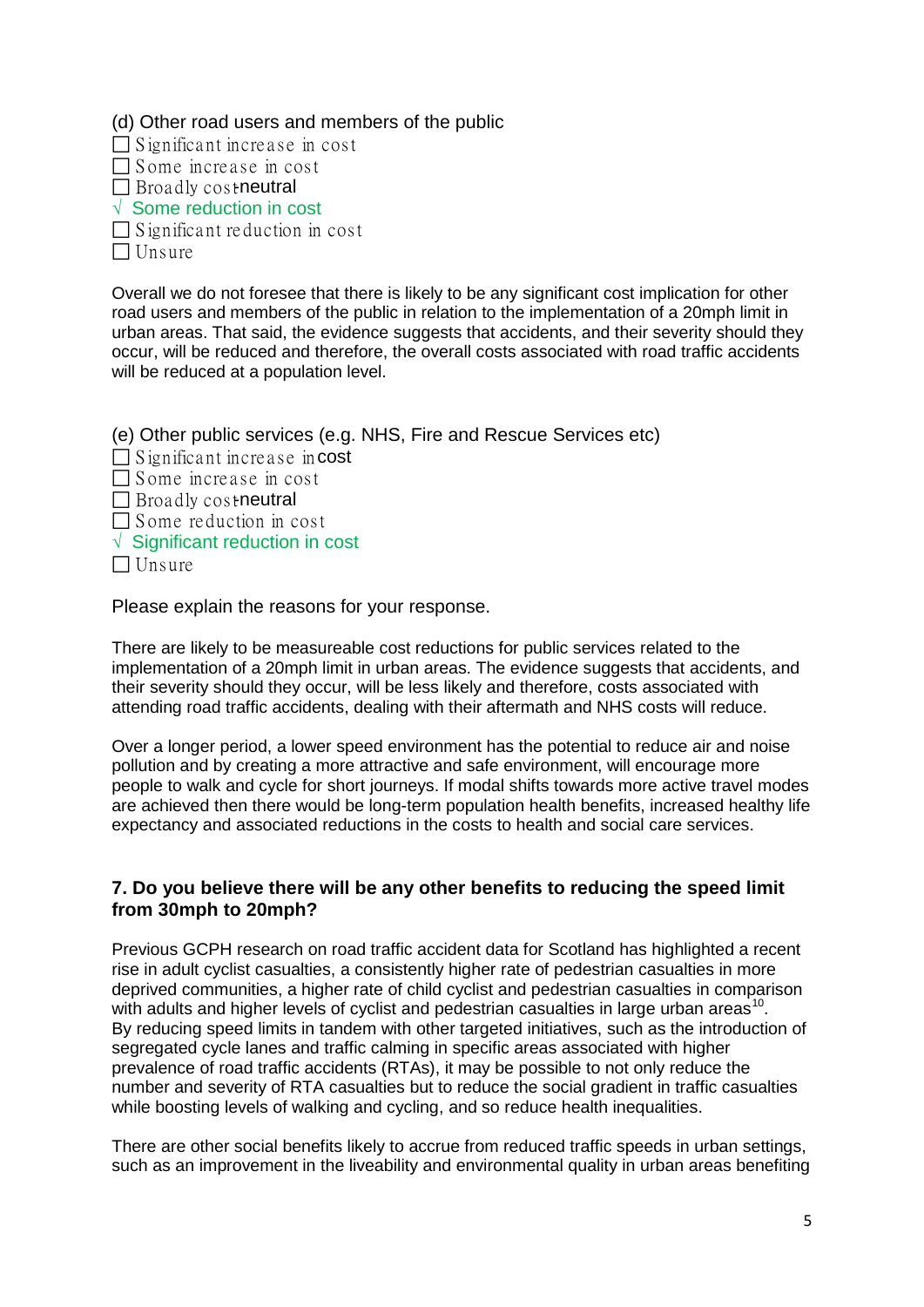residents, workers, visitors and retailers. A landmark study conducted by Donald Appleyard in 1969<sup>[11](#page-6-10)</sup> replicated in Bristol in 2008 by Joshua Hart<sup>[12](#page-6-11)</sup> found that excessive speed, volume and flow of vehicular traffic on residential streets undermines 'liveability' of these streets for residents in terms of reduced social networks and utilisation of their streets as a social space.

**8. What overall impact is the proposed Bill likely to have on equality, taking account of the following protected characteristics (under the Equality Act 2010): age, disability, gender re-assignment, marriage and civil partnership, pregnancy and maternity, race, religion and belief, sex, sexual orientation?**  √ Positive

- $\Box$  S lightly positive
- $\Box$  Neutral (neither positive nor negative)
- $\Box$  S lightly negative
- $\Box$  Ne gative
- $\Box$  Unsure

Reducing urban road speeds should make it easier for people from different ethnic and cultural backgrounds and with different personal characteristics to access local urban environments safely. As noted above, child pedestrians are more likely to be a road traffic accident casualty than adults. Reducing speed limits should reduce casualties overall and, if combined with other targeted approaches (see above), the imbalance in casualties between adults and children could be reduced. In addition, slower speeds will reduce risks for older people as pedestrians as well as those with any mobility impairment.

**9. Could any negative impact of the Bill on equality be minimised or avoided?**  We do not consider there will be any negative impact of the Bill on equality.

**10. Do you consider that the proposed bill can be delivered sustainably, i.e. without having likely future disproportionate economic, social and/or environmental impacts?** 

√ Yes

Please explain the reasons for your response.

The likely impact of this bill would be to make it easier and safer for people, particularly pedestrians and cyclists, to travel sustainably in their local areas. This in itself is a positive environmental aim that would help to contribute to a more sustainable economy.

Indeed the proposed bill would help support better outcomes across a range of interlinked government policy. For example, across a range of government policy there is recognition of the positive contribution active travel – which would likely be boosted by the proposed legislation – can make to addressing obesity<sup>[13](#page-6-12)</sup>, climate change<sup>[14](#page-6-13)</sup> and air quality<sup>[15](#page-7-0)</sup>, its social<sup>[16](#page-7-1)</sup> and economic benefits<sup>[17](#page-7-2)</sup> and, conversely, of the adverse effects on quality of life associated with high volumes of motor vehicle traffic $18$ .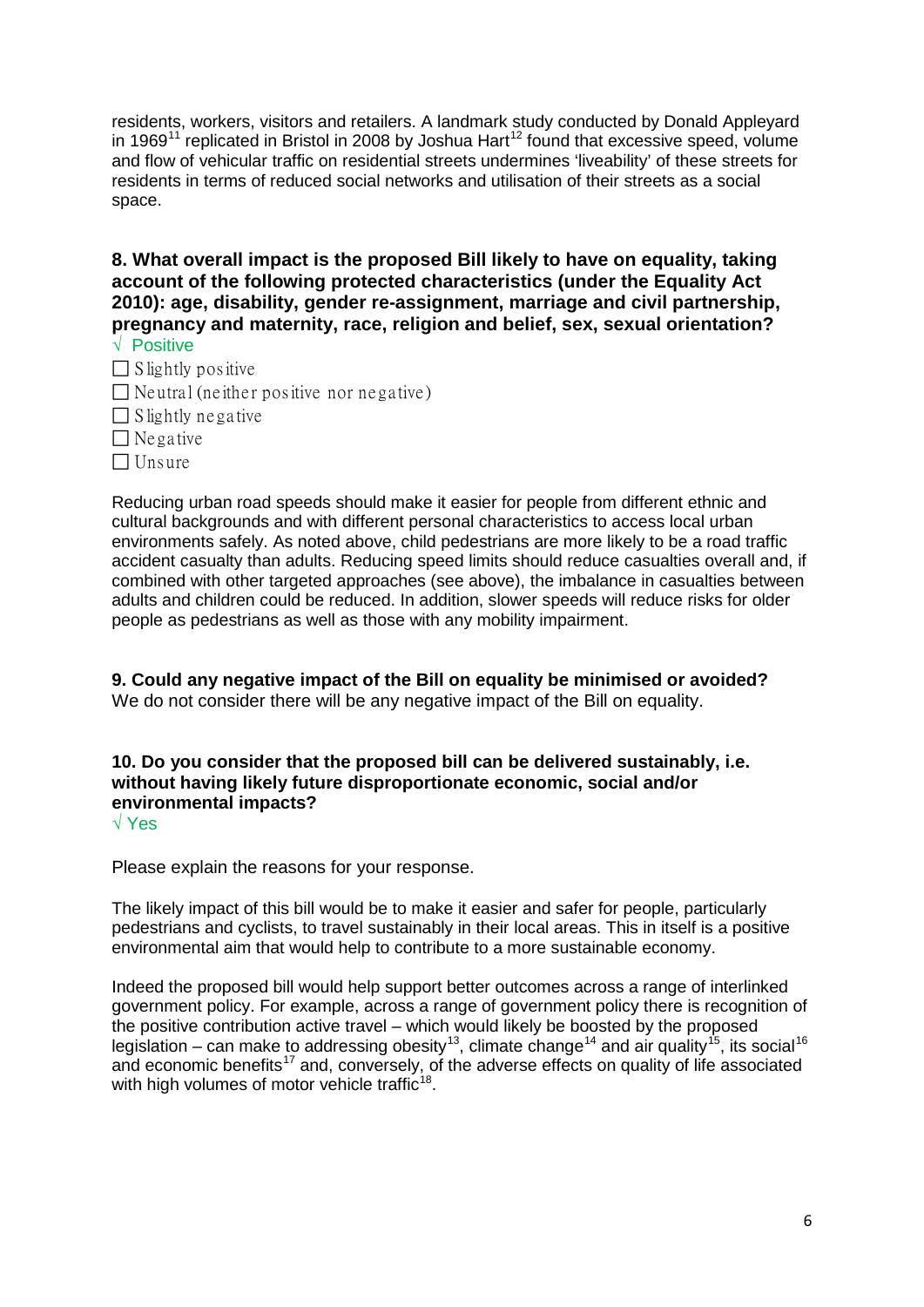#### **11. Do you have any other comments or suggestions on the proposal to establish a 20mph default speed limit on restricted roads?**

It is worth noting that there has been support for the general aims of this bill expressed in a range of forums and through previously published reports. In 2009, the Glasgow Health Commission recommended the introduction of mandatory 20mph zones in residential areas to facilitate healthier ways of living<sup>[19](#page-7-4)</sup>. This was one of 20 recommendations for improving the health of the city. In November 2015, the GCPH supported a proposal for a 20mph limit in Glasgow's city centre, but recommended that such a limit should be extended across the city<sup>20</sup>. As has previously been stated, mandatory reduction of speed limits to 20mph in residential areas is one of the key priority areas identified by the UK Faculty of Public Health<sup>4</sup>. We conclude our response to this consultation with a simple statement by the University of Oxford's Professor Danny Dorling "Lower speeds save lives and revive communities."<sup>[21](#page-7-6)</sup>

### **References**

<span id="page-6-2"></span><span id="page-6-1"></span>in urban England and Wales on costs to the National Health Service. The Lancet 2012;379:2198-2205.<br><sup>3</sup> Royal College of Physicians/Royal College of Paediatrics and Child Health. Every breath we take: the lifelong *impact of air pollution. Report of a working party*. London: RCP; 2016.

<https://www.rcplondon.ac.uk/file/2912/download?token=5pFurNnk> <sup>4</sup>

UK Faculty of Public Health. *Start Well Live Better a Manifesto for the Public's Health*

<span id="page-6-5"></span>Dorling D. 20 mph Speed limits for cars in residential areas, by shops and schools. In: Newby L, Denison N (eds.) *If you could do one thing: Nine local actions to reduce health inequalities*. London: British Academy; 2014 (Chapter 3).

<span id="page-6-7"></span><span id="page-6-6"></span>zones and limits on health and health inequalities. *Journal of Public Health* 2015;37(3):515-520.<br><sup>8</sup> Transport Scotland. *Good practice guide on 20mph speed Restrictions*. Edinburgh: Transport Scotland: 2015. Available at:<http://www.transportscotland.gov.uk/guide/good-practice-guide-20mph-speed-restrictions> (accessed November 2015)

<span id="page-6-8"></span> $9$  Grundy C. Effect of 20 mph traffic speed zones on road injuries in London, 1986-2006: controlled interrupted time series analysis. *BMJ* 2009:339:b4469

<sup>10</sup> Whyte B, Waugh C. *Pedestrian and cyclist casualty rates in Scotland*. Glasgow: GCPH; 2015.

<span id="page-6-10"></span><span id="page-6-9"></span>[http://www.gcph.co.uk/publications/572\\_pedestrian\\_and\\_cyclist\\_casualty\\_trends\\_in\\_scotland](http://www.gcph.co.uk/publications/572_pedestrian_and_cyclist_casualty_trends_in_scotland)<br><sup>11</sup> Appleyard D. The Environmental Quality of City Streets: The Residents" Viewpoint. *Journal of the American Plannina Association* 

<span id="page-6-11"></span><sup>12</sup> Hart J, Parkhurst G. *Driven To Excess: Impacts of Motor Vehicles on the Quality of Life of Residents of Three Streets in Bristol UK*. 2011. Online publication

<span id="page-6-12"></span><sup>13</sup> Scottish Government. Preventing Overweight and Obesity in Scotland: A Route Map Towards Healthy *Weight*. Edinburgh: Scottish Government; 2010. Available at: <http://www.gov.scot/Publications/2010/02/17140721/0>

(accessed November 2015)

<http://www.legislation.gov.uk/asp/2009/12/contents> (accessed November 2015)

<span id="page-6-0"></span> $1$  Lorenc T, Brunton T, Oliver S, Oliver K, Oakley A. Attitudes to walking and cycling among children, young people and parents: a systematic review. Journal of Epidemiology & Community Health 2008;62(10):852-857.<br>A Jarrett J, Woodcock J, Griffiths UK, Chalabi Z, Edwards P, Roberts I, Haines A. Effect of increasing active travel

<span id="page-6-4"></span><span id="page-6-3"></span>[http://www.fph.org.uk/uploads/FPH\\_14073\\_FPH%20Manifesto%20A4\\_6.pdf](http://www.fph.org.uk/uploads/FPH_14073_FPH%20Manifesto%20A4_6.pdf)<br><sup>5</sup> Warren J. *Civilising the Streets How strong leadership can deliver high quality of life and vibrant public spaces.* Edinburgh: Sustrans Scotland and Transform Scotland; 2010. http://transformscotland.org.uk/wp/wp-<br>content/uploads/2014/12/Civilising-the-Streets.pdf<br>
6 Decline D. 200 / 12 / Civilising-the-Streets.pdf

<sup>7</sup> Cairns J, Warren J, Garthwaite K, Greig G, Bambra C. Go slow: an umbrella review of the effects of 20 mph

<span id="page-6-13"></span><sup>&</sup>lt;sup>14</sup> Scottish Parliament. *Climate Change (Scotland) Act 2009*. Available at: